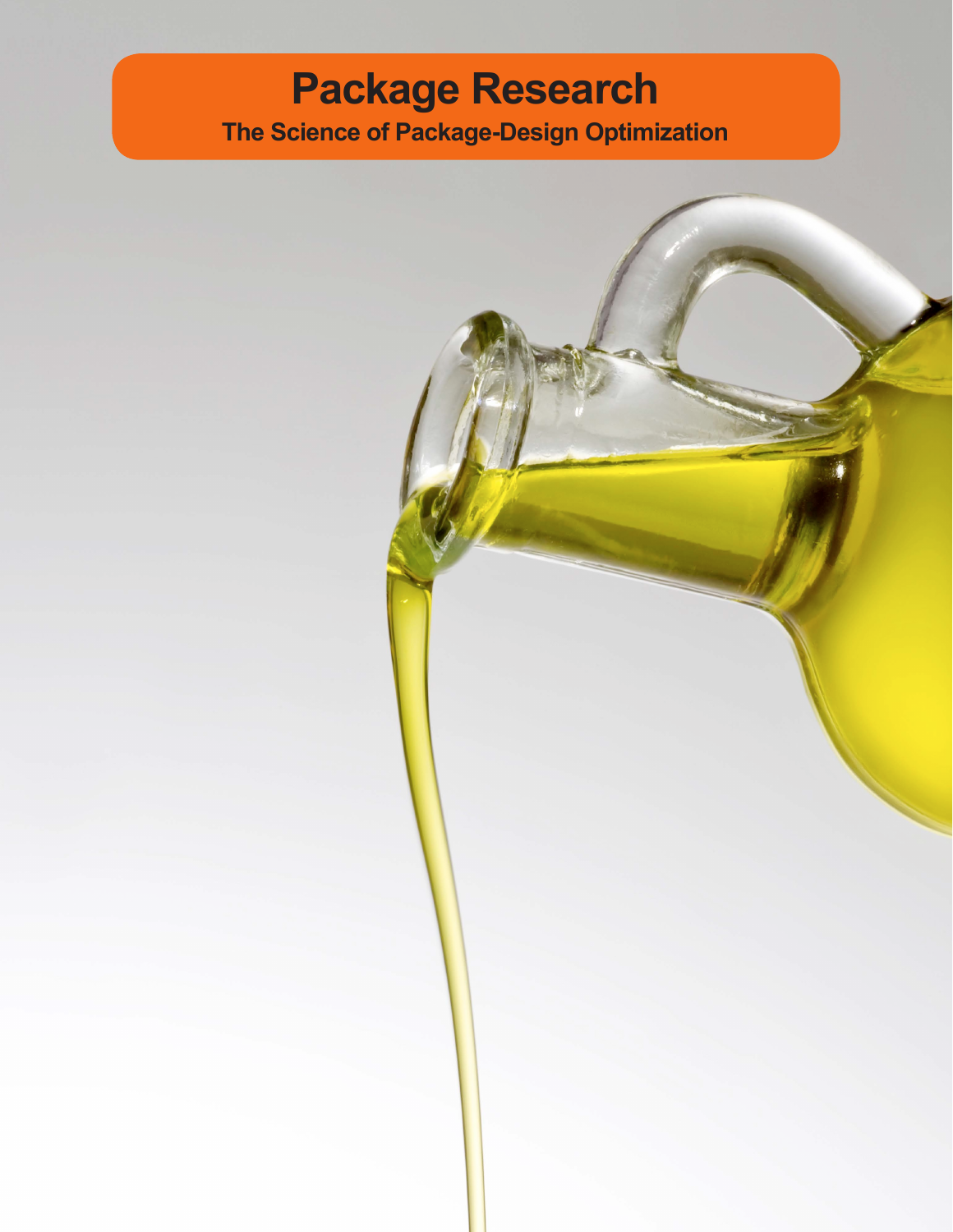

# Why Optimize Package Designs?

Package graphics and copy are critical variables for nonadvertised or underadvertised brands in self-serve shopping environments. The package on a retail shelf is the last opportunity to influence consumers before they decide to buy. It's the final sales pitch at the "moment of truth." Any new package design or significant change to an existing package should always be submitted to the scrutiny of scientific consumer research.

#### The Starting Point: Qualitative Research

Before new package designs are created, it is always wise to conduct qualitative research to explore target consumers' knowledge, frames of reference, perceptions, motivations, and needs related to the product category and your brand. What images, elements, phrases, symbols, and illustrations resonate with the target audience? The upfront qualitative work helps identify the most important package-design elements and provides guidelines for the creation of new package designs.

### **PackageOpt™ Optimization**

A package, or package design, consists of shapes, colors, images, fonts, brand name, and messages. The number of permutations of these elements (i.e., unique package designs) can run into the thousands. With PackageOpt™, it is possible to predict consumer reactions to all possible combinations of these package elements.

The critical elements, identified in the qualitative research, are combined into various "scenarios" (or package prototypes) in choice-modeling experiments. Each unique combination of elements creates a prototypical package design. Respondents see each prototype package design in the context of major competitive packages, before rating the packages. Then choice-modeling analyses identify the best packages from the thousands of possible combinations. These best package designs are submitted to a regular package-testing regimen.

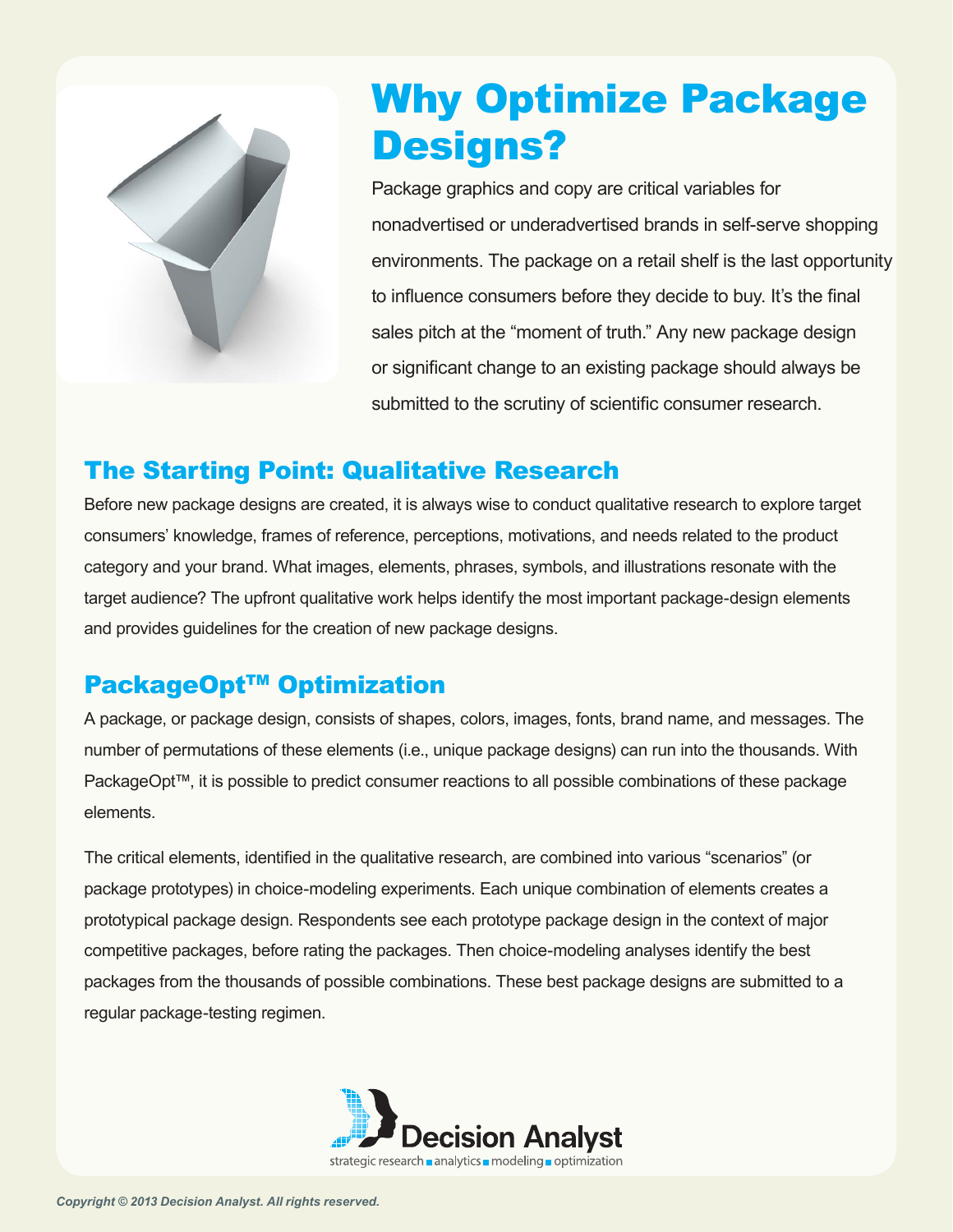## Virtual Shopping and 3D Animation

**The retail shopping experience can be simulated online with virtual technology, so that respondents visually "fly into" a store and move to a shelf set where the test package is shown in a competitive context. Respondents are asked to choose the brand they would be most likely to buy if the products on the shelf set were the choices available. Respondents can click on packages to see greater detail, including ingredient statements and nutritional information. With 3D animation, packages can also be modeled so that respondents can rotate the packages to view them from many different angles. This is especially valuable if the package design involves a new shape or an unusual shape.**



### PackageScreen®

The package design process typically begins with the creation of a large number of "rough" or early-stage designs (whether PackageOpt™ is used or not). PackageScreen® identifies the package designs that resonate with consumers, so that creative efforts can be focused on the better designs.



A representative sample of 300 target-audience consumers are recruited. These participants see all of the package designs one at a time (typically 10 to 20 designs) on their computers, in randomized order. Then each person views the package designs a second time and answers a series of questions about each design. The answers to these questions are fed into a mathematical model to calculate an overall index score for each design.

#### PackageCheck®

The next step in the design process is to learn more about the better designs so that further improvements can be made. PackageCheck® is an online testing system created to provide diagnostic feedback.

A representative sample of 75 to 100 target-audience consumers view each package design online. Each respondent sees only one design (i.e., a monadic test) and then answers a series of standard questions, including a series of open-ended questions. The final report includes answers to standard questions, compared to Decision Analyst's action standards, as well as verbatim responses to open-ended questions. The verbatim detail aids creative teams in improving the package's graphic design and copy.